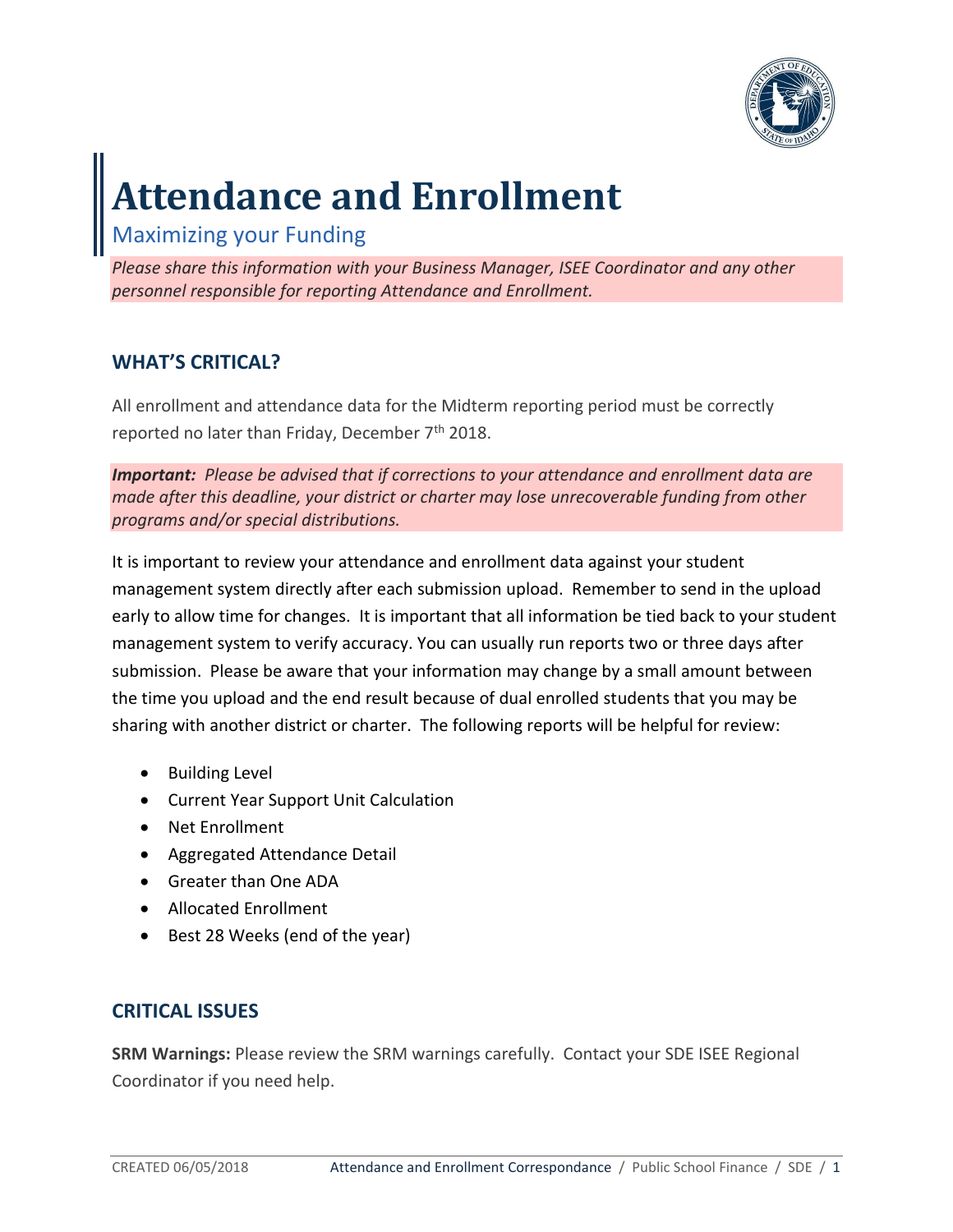**Calendar Issues:** Grade Groupings should stay together. Kindergarten, Elementary 1-6, Secondary 7-12, Alternative 6-12. These groups must have the same start date, end date and days in session if your district/charter is not set up with track calendars. If the grade groupings do not use the same dates, your funding could be affected. Please contact us if your district/charter will split grade groupings and we will talk about track calendars.

**Student Demographics:** Please review to ensure that all students are reported accurately by grade and attached to the correct calendar.

**ISEE Upload:** Once the ISEE data has been uploaded, please review the reports listed above and verify against your student management system for accuracy.

**February 15th Payment:** The February 15th payment covers attendance and enrollment from the first day of school, through and including the first Friday in November. The deadline for submission is November 16, 2018 and for corrections is December 7, 2018; please submit your data early to give yourself time to verify the ISEE information.

**March, May and End of Year submission:** Your district/charter may submit corrections to the Attendance and Enrollment Midterm reporting period data with subsequent ISEE uploads to ensure accuracy, however you may lose some unrecoverable funding from other programs and special distributions.

**Prior Year Corrections:** Districts/charters may request a prior year corrections for attendance and enrollment information for up to three (3) years prior. Please fill out and follow the directions on our website under Public School Finance and Other forms.

#### Reporting Periods:

- Summer School begins after the last day of regular school and ends prior to the beginning of the next regular school year.
- Midterm Reporting Period First day of regular school through and including the first Friday in November.
- Full Term First day of regular school through and including the last day of regular school.
- Best 28 Weeks First day of regular school through and including the last day of regular school and calculates the Best 28 weeks of attendance.